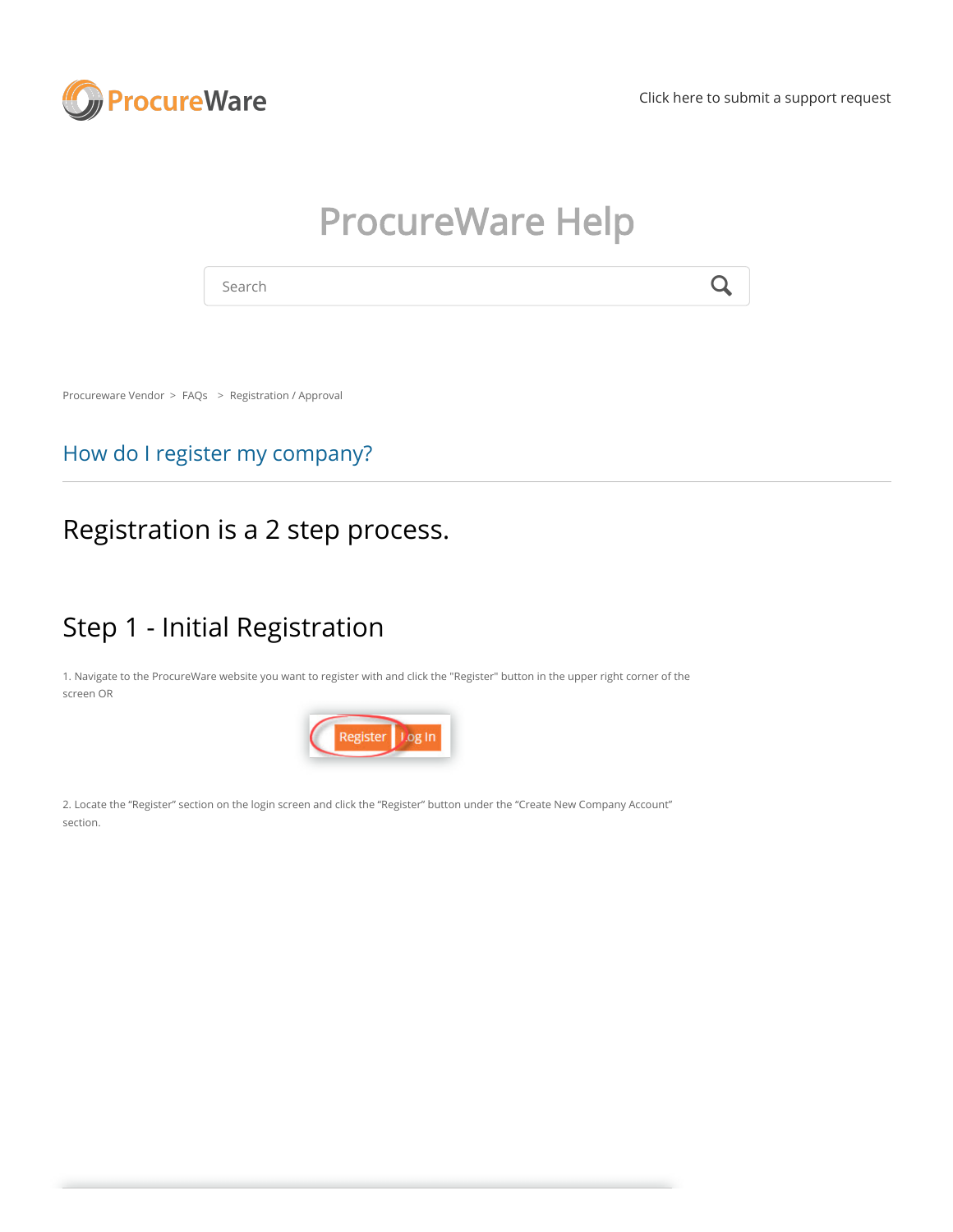

#### **Bentley Webinar Procurement Site**

| <b>Hosted by Bentley</b> |  |  |  |  |
|--------------------------|--|--|--|--|

| ← Home             |                                                                                                                                                     |               |
|--------------------|-----------------------------------------------------------------------------------------------------------------------------------------------------|---------------|
|                    |                                                                                                                                                     | Help $\Theta$ |
| $\bullet$          | After logging in, your session will automatically expire after a period of no activity.<br>Make sure to save your work. Session timeout: 60 minutes |               |
| Log In             |                                                                                                                                                     |               |
| ı                  | wendy.dubois@bentley.com                                                                                                                            |               |
|                    |                                                                                                                                                     |               |
| a                  | <br><b>Remember Me</b>                                                                                                                              |               |
|                    | <b>Create New Company Account</b>                                                                                                                   |               |
|                    |                                                                                                                                                     |               |
| Log In<br>Register | <b>Reset Password</b>                                                                                                                               |               |
|                    | Enter your email address to reset your password.                                                                                                    |               |
| Σ                  | <b>Enter Email Address</b>                                                                                                                          |               |

3. Fill out the required information on the screen. (Required fields are indicated with  $*$ .)

| 圛<br>Registration       |                                                                                                                                                                                                                                                                                                                   | Help                       |
|-------------------------|-------------------------------------------------------------------------------------------------------------------------------------------------------------------------------------------------------------------------------------------------------------------------------------------------------------------|----------------------------|
| $\bullet$               | Please enter the information below to start the registration process. Hit the 'Next' button to submit your entries. You will receive an email message .<br>instructions on how to complete your registron on. If you do not find this email in your In Box or your Spam Folder, click for additional instructions |                            |
|                         |                                                                                                                                                                                                                                                                                                                   | $\blacktriangleright$ Next |
| COMPANY NAME *          | <b>TITLE</b>                                                                                                                                                                                                                                                                                                      | <b>MOBILE</b>              |
| <b>Enter Text</b>       | <b>Enter Text</b>                                                                                                                                                                                                                                                                                                 | Enter <sup>1</sup>         |
| FIRST NAME *            | <b>EMAIL ADDRESS *</b>                                                                                                                                                                                                                                                                                            | <b>PHONE</b>               |
| <b>Enter Text</b>       | strath<br><b>Enter Text</b>                                                                                                                                                                                                                                                                                       | <b>Enter Text</b>          |
| LAST NAME *             | FEDERAL TAX ID *                                                                                                                                                                                                                                                                                                  | <b>FAX</b>                 |
| <b>Enter Text</b>       | Enter <sub>Te</sub>                                                                                                                                                                                                                                                                                               | <b>Enter Text</b>          |
| ADDRESS TYPE *          | <b>ADDRESS 2</b>                                                                                                                                                                                                                                                                                                  | STATE/PROVINCE/TERRITORY   |
| Please choose one       | <b>Enter Text</b>                                                                                                                                                                                                                                                                                                 | Please choose one          |
| <b>COUNTRY</b>          | <b>CITY</b>                                                                                                                                                                                                                                                                                                       | <b>ZIP/POSTAL CODE</b>     |
| <b>US United States</b> | <b>Enter Text</b>                                                                                                                                                                                                                                                                                                 | <b>Enter Text</b>          |
| ADDRESS 1 *             |                                                                                                                                                                                                                                                                                                                   |                            |
| <b>Enter Text</b>       |                                                                                                                                                                                                                                                                                                                   |                            |
|                         |                                                                                                                                                                                                                                                                                                                   |                            |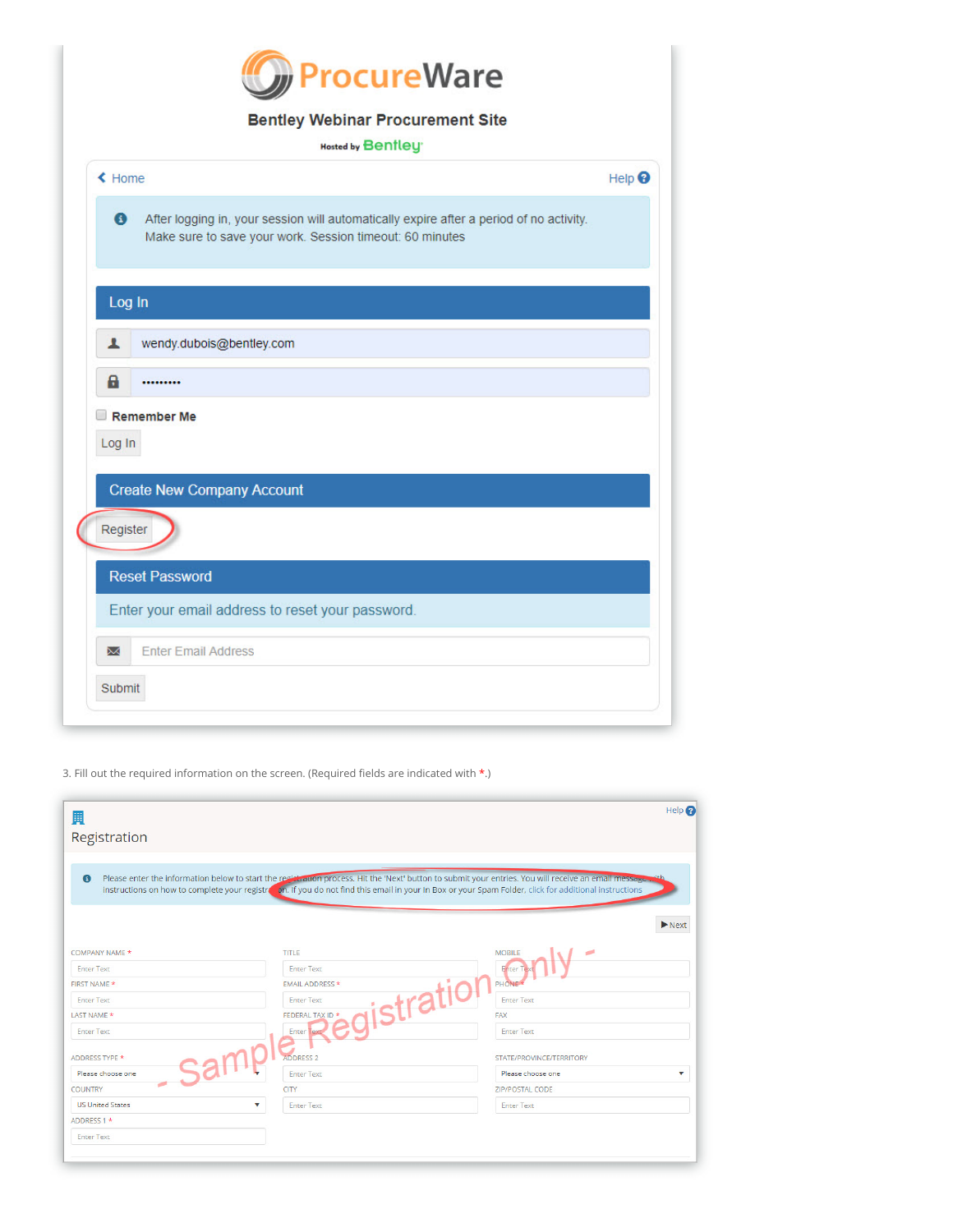4. Click the "Next" button.



5. A message will then be sent to the email address you provided with instructions on how to continue the registration process. If you do not receive the email, see [Why am I not receiving my password reset email?](https://procureware-vendor.zendesk.com/hc/en-us/articles/360000143650-Why-am-I-not-receiving-my-password-reset-email-)

| F<br>Registration                                                                                                                                                                                                                                                                    |  |
|--------------------------------------------------------------------------------------------------------------------------------------------------------------------------------------------------------------------------------------------------------------------------------------|--|
| An email message has been sent with instructions on how to continue registration from noreply@procureware.com. The email contains a link to<br>$\bullet$<br>complete the press. If you do not find this email in your In Box or your Spam Folder, click for additional instructions. |  |

## Step 2 - Continue and Complete Registration

1. Once you've created your password, you will be able to complete the remaining steps of your registration. Fill out the required information on each tab and click "Save." (Required fields are indicated with  $*$ .)

- Use the "Next" and "Previous" buttons to move between tabs or just click the tabs directly to select them.
- Complete tabs display a green checkmark.
- Incomplete tabs display a red X.

|           |         | <b>異 Registration</b> |                |         |                                                                                                                                                               |             |               | Help <sup><sup>6</sup></sup>                                                                          |
|-----------|---------|-----------------------|----------------|---------|---------------------------------------------------------------------------------------------------------------------------------------------------------------|-------------|---------------|-------------------------------------------------------------------------------------------------------|
|           | COMPANY | $\bullet$             | <b>ADDRESS</b> | CONTACT | CATEGORIES                                                                                                                                                    | $\circledR$ | SERVICE AREAS | $\circledast$                                                                                         |
| $\bullet$ |         |                       |                |         | You must have at least one address for your company, but multiple addresses<br>are allowed. Save your entries and click 'Next' to advance to the next screen. |             | Δ             | You must complete all required fields before you can submit your registration.<br>Submit Registration |
|           |         |                       |                |         |                                                                                                                                                               |             |               | Next                                                                                                  |

2. The orange "Submit Registration" button will become clickable in the upper-right corner of the screen once all tabs are complete.

|           | <b>異 Registration</b> |             |           |                                                                                                                                                                                                                                                          |                      |   |                                                                                                                                 | Help <sub>c</sub> |
|-----------|-----------------------|-------------|-----------|----------------------------------------------------------------------------------------------------------------------------------------------------------------------------------------------------------------------------------------------------------|----------------------|---|---------------------------------------------------------------------------------------------------------------------------------|-------------------|
| COMPANY   | $(\checkmark)$        | ADDRESS (V) | CONTACT ( | CATEGORIES (                                                                                                                                                                                                                                             | <b>SERVICE AREAS</b> |   |                                                                                                                                 |                   |
| $\bullet$ | screen.               |             |           | Select the 'Edit' button on the grid to select the regions and areas that your<br>company services. The list of available service areas will not appear until you<br>select the 'Edit' button. Save your entries and click 'Next' to advance to the next |                      | ◓ | You have completed all required fields, but you must submit your registration<br>for it to be processed.<br>Submit Registration |                   |

3. Upon successful registration submission, you will be logged in to the ProcureWare site.